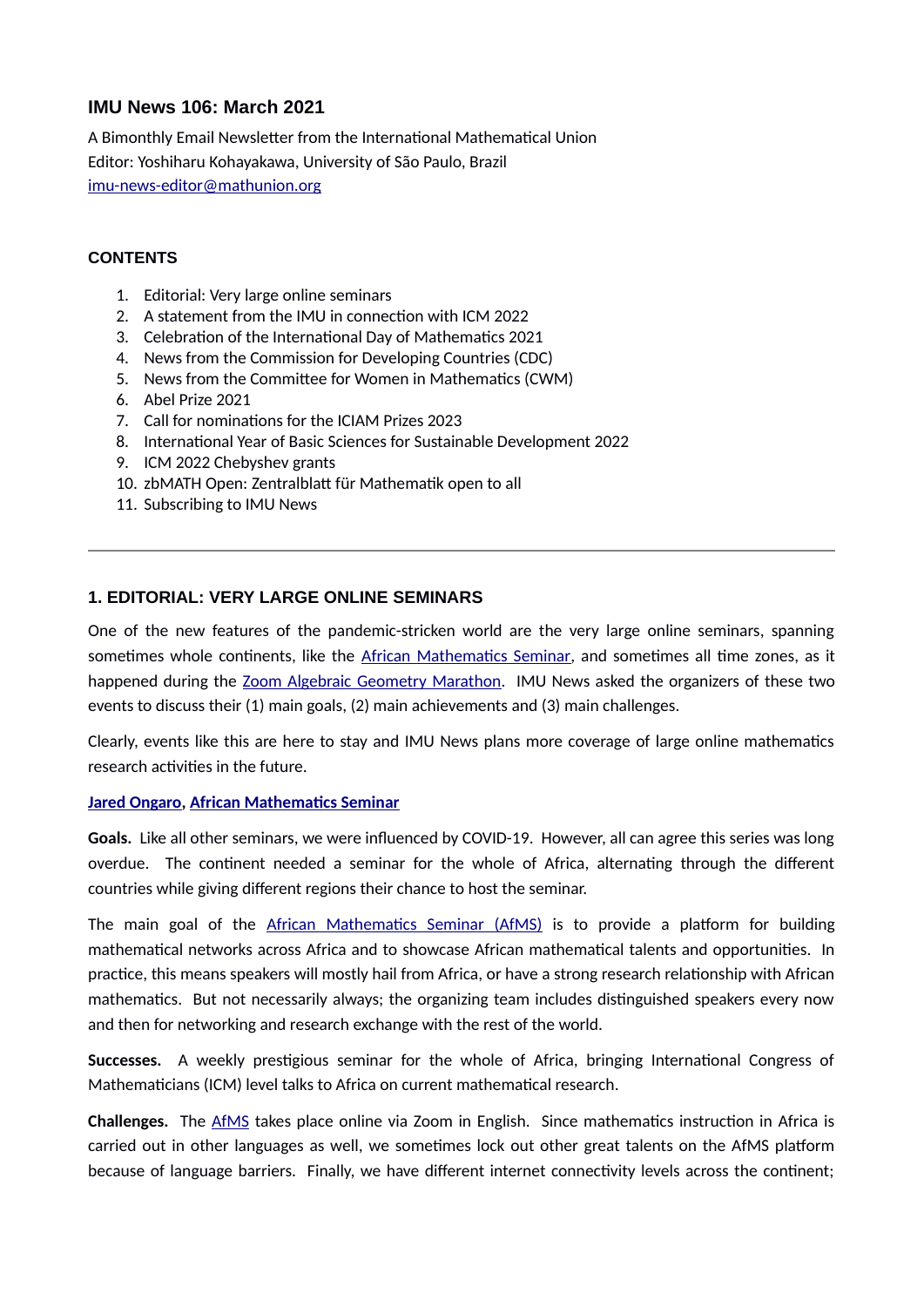this has an impact on some participants, whose connection drops during the seminar, but we hope this will improve greatly in the future.

### **Ivan Cheltsov, Zoom Algebraic Geometry Seminar**

Goals. The Zoom Algebraic Geometry Seminar (ZAG) was created at the end of March 2020 when the emergence of the COVID-19 pandemic forced most universities to cease face-to-face activities. Individual departments had to prioritize their response to the pandemic and seminars were swiftly cancelled. A reduced group of algebraic geometers designed ZAG over a week as an urgent intervention to allow dissemination activities in algebraic geometry to continue.

The response was superb with initial talks being attended by well over a hundred people, reaching over 400 at its peak, at Professor David Mumford's talk. As most activities formerly taking place in person shifted online, ZAG's objective was modified slightly, to democratize access to the most recent developments in the field. This is particularly important for researchers in smaller institutions or those without a seminar in algebraic geometry, who can now keep up with the work of colleagues from their laptops.

**Successes.** It is hard to choose one main achievement. ZAG has brought a large number of algebraic geometers together, with over 1400 subscribers to its mailing lists and many talks being attended by over 100 people. It has also democratized access to research dissemination, both for attending and presenting. Those who could not attend conferences abroad due to funding constraints, teaching or caring responsibilities, can now both attend the seminar regularly at no cost and with little time investment, as well as present at it eventually. The classical East-West divide posed by international transport and visas which restricted interactions to a conference or two a year has now been removed.

**Challenges.** The main obstacle of ZAG at the moment is probably deciding who should be invited to speak. Even with two talks a week, for each week of the year but one, we still have a full schedule all the way to the summer. We have tried to keep a balance of young researchers (some of them even graduate students) and high-profile ones (including four Fields medallists). Too many talks means that attendance decreases due to fatigue and overload, especially as more events take place online, and it also requires a heavier regular load for the two main coordinators of the seminar (me and Jesus Martinez Garcia). On the other hand, restricting the number of talks would hinder our democratization aim.

A more recent challenge (not exactly an obstacle) is to decide where we want to take ZAG from here and how to prioritize our scarce time resources on related initiatives. For instance, on 1st September 2020, ZAG hosted its first Marathon, with 24 talks in 24 hours over 24 time zones. Shall we repeat this? There are also a couple of planned activities, currently at early stages of development that we hope to be able to make public soon.

# **2. A STATEMENT FROM THE IMU IN CONNECTION WITH [ICM 2022](https://icm2022.org/)**

The IMU has issued a statement on recent events in Russia and their impact on the ICM in Saint Petersburg [in 2022,](https://icm2022.org/) expressing solidarity with mathematicians involved in recent detainments and arrests in the country. The full statement is available here.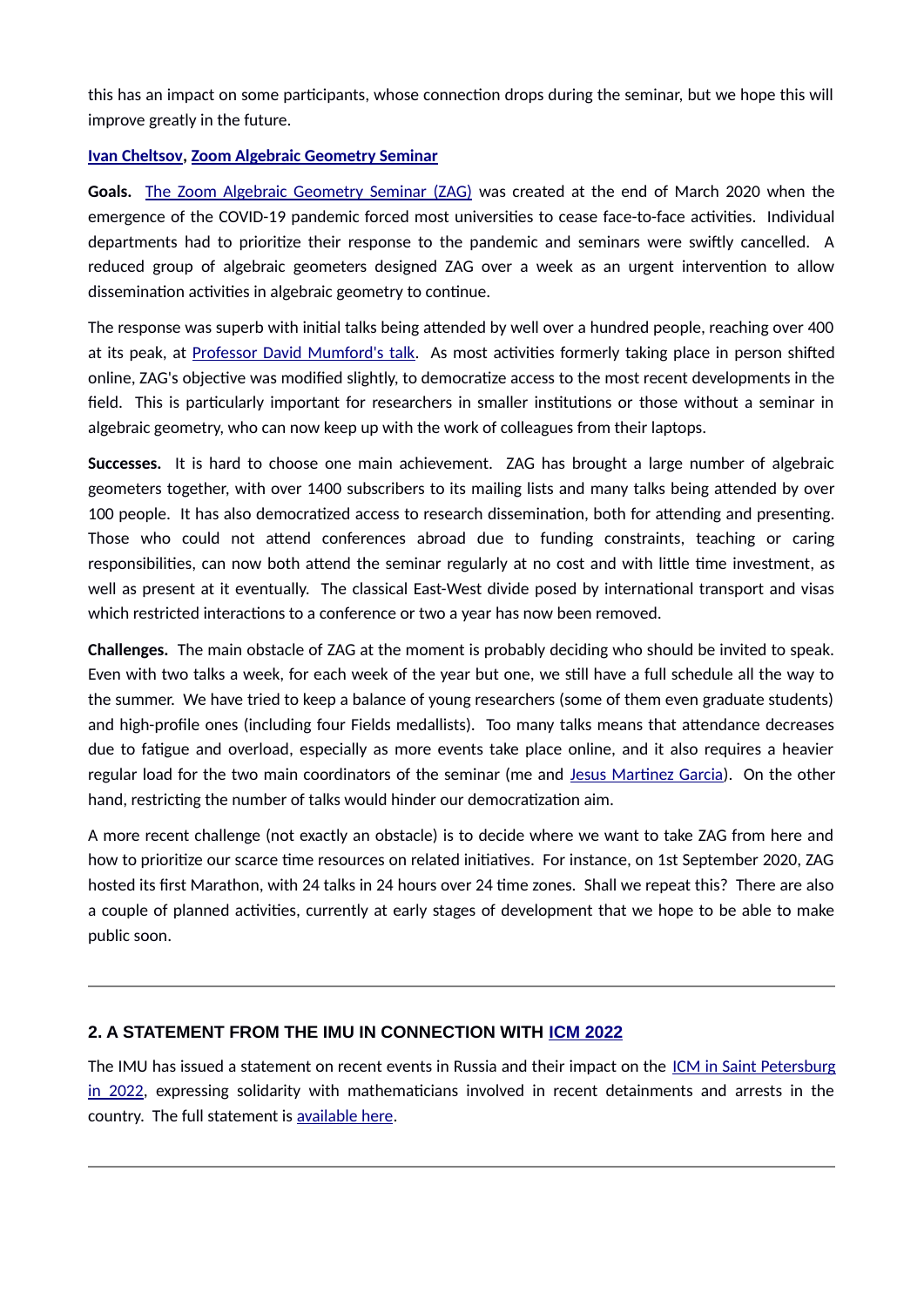# **3. CELEBRATION OF THE [INTERNATIONAL DAY OF MATHEMATICS](https://www.idm314.org/) 2021**

Celebrations took place around Sunday March 14, 2021, under the theme Mathematics for a Better World with a mixture of virtual and onsite events, as well as celebrations in schools: over 700 events from at least 95 countries were posted on the International Day of Mathematics website.

The Global Online Celebration started on the [IDM website](https://www.idm314.org/) at 00:00 in Oceania and lasted 48 hours. It liveblogged pictures and videos from IDM events worldwide in different languages, posters, announcements and more. Altogether more than 17000 People attended the Global Celebration on the website. Many more joined by posting on **Facebook, Twitter**, and Instagram using the hashtag **#idm314** or tagging the official IDM account.

The main event of the online celebration consisted of a series of short talks streamed through the IDM website, targeting a general audience, and featuring mathematics and how it can make the world better. There were three sessions in three different languages: English, French, and Spanish with more than 3300, 1700 and 2700 views for the three respective languages. People can still watch the videos from the [Online](https://www.idm314.org/launch-2021.html) Celebration.

In a project funded by the Simons Foundation, IDM joined hands with partner organizations in three African countries, Algeria, Republic of Congo and Senegal, to plan and organized an African celebration consisting of a series of online events with panel discussions, talks, interactive workshops, classroom activities, competitions and teacher trainings. The events took place from March 10 to March 26, 2021, and were held in French, English, and Arabic.

The Mathematics for a Better World Poster Challenge generated 2100 posters. The gallery features 138 posters: 90 were posted before the IDM and 48 more, celebrating mathematics and the IDM theme, were presented during Global Celebration of March 14 and later added to the gallery.

Press releases were published in six languages.

# *[Christiae Rousseiu](https://dms.umontreal.ca/fr/repertoire-departement/professeurs/portrait/rousseac)* **Chair of the IDM Governing Board**

# **4. NEWS FROM THE [COMMISSION FOR DEVELOPING COUNTRIES \(CDC\)](https://www.mathunion.org/cdc)**

#### **4.1. [IMU-CDC](https://www.mathunion.org/cdc) response to the health crisis**

The Commission for Developing Countries in its annual meeting held online in March took stock of its programs during the years 2020 and 2021 in the context of the pandemic and its consequences, and noted the difficulties that are being faced throughout the world—particularly in countries with fewer resources.

Especially for the programs *Conference Support* and *Volunteer Lecturer*, IMU-CDC decided to allow possible expenses for acquisition of material or the payment of services to hold events in the online format. We recommend consulting the details on the programs' webpages. The next deadlines are as follows:

- *Conference Support*: April 15, 2021, for conferences starting after August 15, 2021
- *Volunteer Lecturer: June 1, 2021, for lectures to be held after October 1, 2021*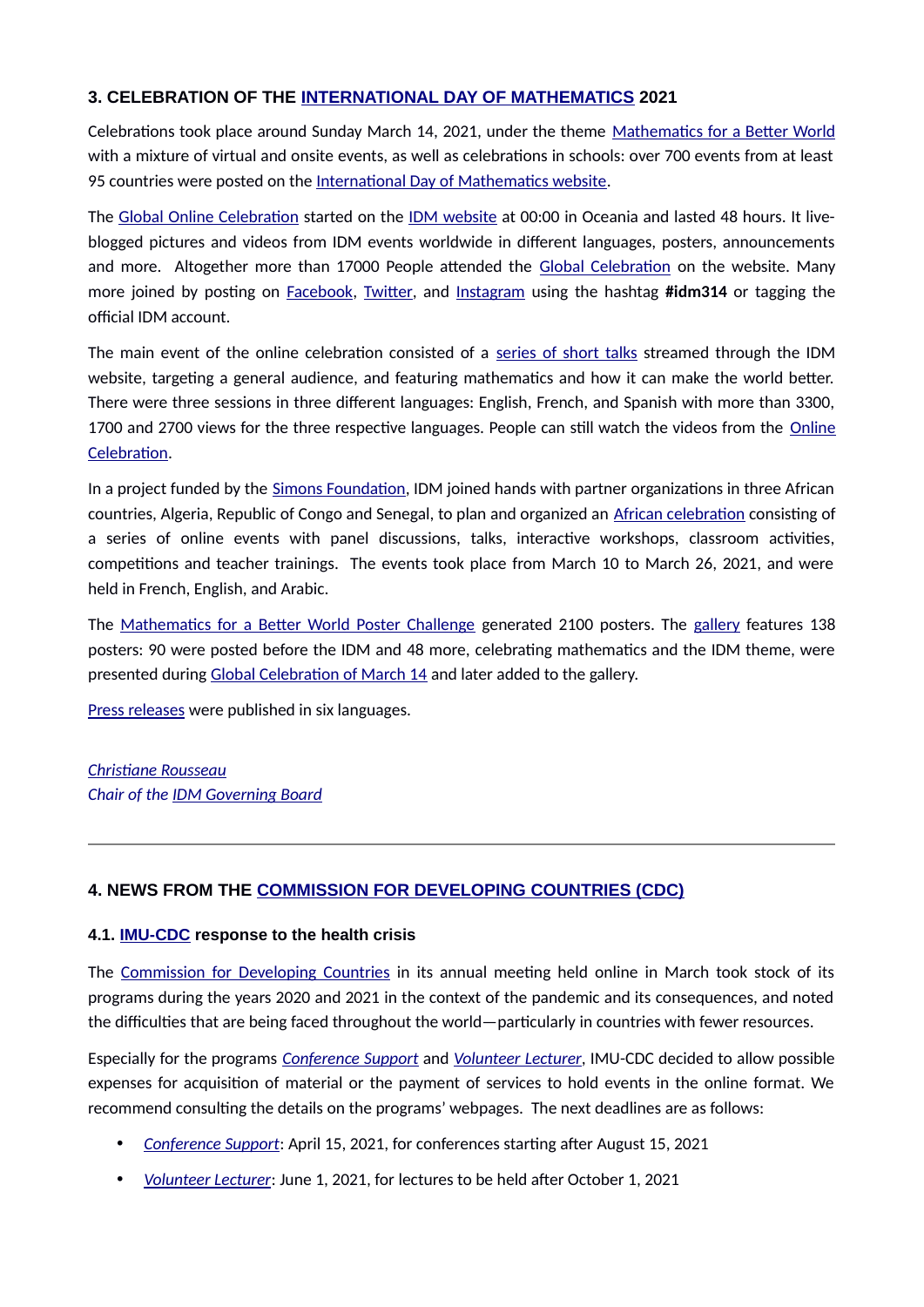#### **4.2 [Travel support programs](https://www.mathunion.org/cdc/grants/research-travel-grants)**

IMU-CDC has three different programs for one-month research visits that are open continuously with several deadlines per year.

- The *Abel Visiting Scholar Program* is funded by the Niels Henrik Abel Board (Norway) and designed for postdoctoral mathematicians in the early stages of their professional careers: the applicant should be under 35 years of age; the maximum age may be increased by up to three years in the case of an individual with a broken career pattern. Next deadline: April 30, 2021, for visits between September 1 and December 31, 2021.
- The *IMU-Simons African Fellowship Program* is funded by the Simons Foundation (USA) and designed for mathematicians from African countries employed in Africa. Next deadline: April 15, 2021, for research visits starting between August 1, 2021, and August 1, 2022.
- The *Individual Travel Fellowship Program* supports travel expenses. Host institutions are generally responsible for living expenses, but due to the economic crisis, during 2021 and 2022, requests for partial living expenses may also be considered for evaluation. Next deadline: April 15, 2021, for research visits starting between August 1, 2021, and August 1, 2022.

Check details and subsequent deadlines at the **IMU Research Travel Grants page**.

**Olga Gil-Medrano Secretary for Policy of the CDC** 

# **5. NEWS FROM THE [COMMITTEE FOR WOMEN IN MATHEMATICS \(CWM\)](https://www.mathunion.org/cwm)**

#### **5.1. [World Meeting for Women in Mathematics \(WM\)²](https://www.worldwomeninmaths.org/)**

The first World Meeting for Women in Mathematics  $(WM)^2$  was organized by IMU's CWM as a satellite event of [ICM 2018](https://www.mathunion.org/fileadmin/IMU/ICM2018/static_site/portal/main.html) in Rio de Janeiro. It gathered over 300 participants, from over 50 countries. The program included the world premiere of the film "Journeys of Women in Mathematics", invited research talks, a public lecture, group discussions, a poster session, and a tribute to Maryam Mirzakhani. The second  $(WM)^2$  has been approved as a special satellite event of the  $ICM 2022$  in Saint Petersburg</u> by the Local Organising Committee. It will take place on July 5th, 2022, at the *Expoforum International Convention & Exhibition Centre*—the ICM 2022 venue. The program will include four invited talks by distinguished female mathematicians in and from Russia and nearby countries, a poster session, panel discussions about the gender gap in mathematics, and the exhibition "MATEMATUKA, through a land of mathematics". For more details, check out the  $(WM)^2$  webpage.

# **5.2. Congratulations to [Alicia Dickenstein](http://mate.dm.uba.ar/~alidick/) and [Shafi Goldwasser](http://people.csail.mit.edu/shafi/) on receiving the [L'Oréal-](https://en.unesco.org/science-sustainable-future/women-in-science)[Unesco International Awards For Women in Science](https://en.unesco.org/science-sustainable-future/women-in-science)**

Every year, the **Fondation L'Oréal and UNESCO** celebrate the scientific excellence of five eminent women scientists, each from a major region of the world. In 2021, the L'Oreal-UNESCO For Women in Science International Awards honor laureates in the field of Physical Sciences, Mathematics and Computer Science. Alicia Dickenstein, Mathematics, Argentina, and Shafi Goldwasser, Computer Science, USA, receive two of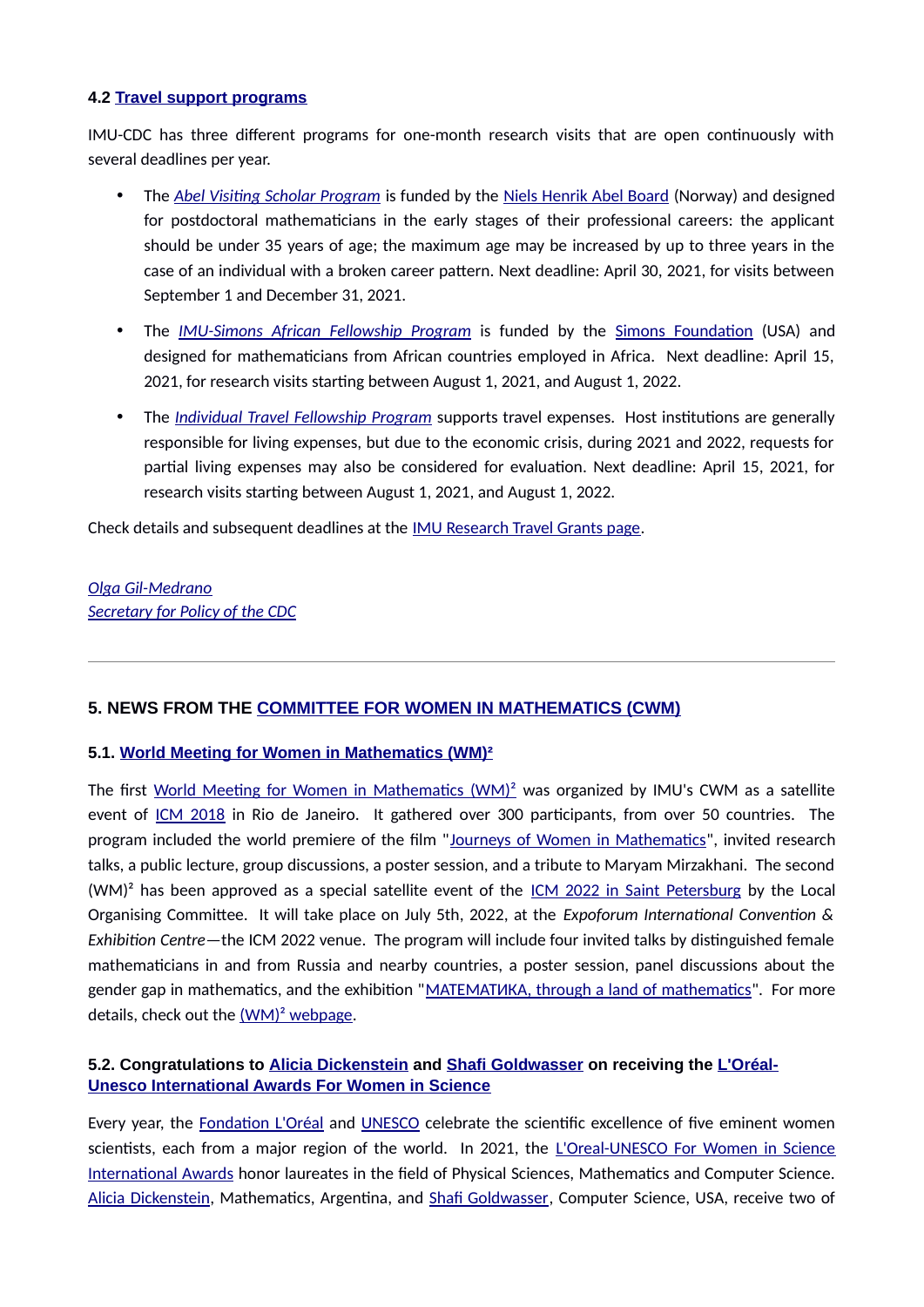these awards. The other awardees are Françoise Combes, Astrophysics, France, Catherine Ngila, Chemistry, South Africa, and Kyoko Nozaki, Chemistry, Japan. Read more on [CWM News.](https://www.mathunion.org/cwm/news)

*Marie-Françoise Roy and Carolina Araujo* **Chair and Vice-chair of the IMU Committee for Women in Mathematics** 

### **6. [ABEL PRIZE 2021](https://www.abelprize.no/c76389/seksjon/vis.html?tid=76390)**

The 2021 Abel Prize has been awarded to [László Lovász](https://web.cs.elte.hu/~lovasz/) and Avi Wigderson, "for their foundational *contributions to theoretical computer science and discrete mathematics, and their leading role in shaping* them into central fields of modern mathematics."

[László Lovász](https://web.cs.elte.hu/~lovasz/) is a member of the Alfréd Rényi Institute of Mathematics (ELKH, MTA Institute of Excellence) and of the Eötvös Loránd University in Budapest, Hungary. He was the President of the IMU from 2007 to 2010. Lovász has won many awards including the 1999 Wolf Prize, the 1999 Knuth Prize, the 2001 Gödel Prize and the 2010 Kyoto Prize.

Avi Wigderson is a member of the Institute for Advanced Study, Princeton, USA. In 1994, Wigderson won the Rolf Nevanlinna Prize of the IMU. Among his many other prizes are the 2009 Gödel Prize and the 2019 Knuth Prize.

The reader is invite to visit the excellent Abel Prize webpage for a wealth of information.

# **7. CALL FOR NOMINATIONS FOR THE [ICIAM PRIZES 2023](https://iciam.org/iciam-prizes)**

The ICIAM Prize Committee for 2023 calls for nominations for the six ICIAM Prizes to be awarded in 2023 (the Collatz Prize, the Lagrange Prize, the Maxwell Prize, the Pioneer Prize, the Su Buchin Prize, and the Industry Prize). Each ICIAM Prize has its own special character, but each one is truly international in character.

Nominations are therefore welcomed from every part of the world. A nomination should take into account the specifications for a particular prize (see the ICIAM prizes webpage and see also below), and should contain the following information:

- Full name and address of person nominated
- $\bullet$  Web homepage if any
- Name of particular ICIAM Prize
- Justification for nomination (cite nominator's reason for considering the candidate to be deserving, including explanations of the scientific and practical influence of the candidate's work and publications)
- Proposed citation (concise statement about the outstanding contribution in fewer than 250 words)
- CV of the nominee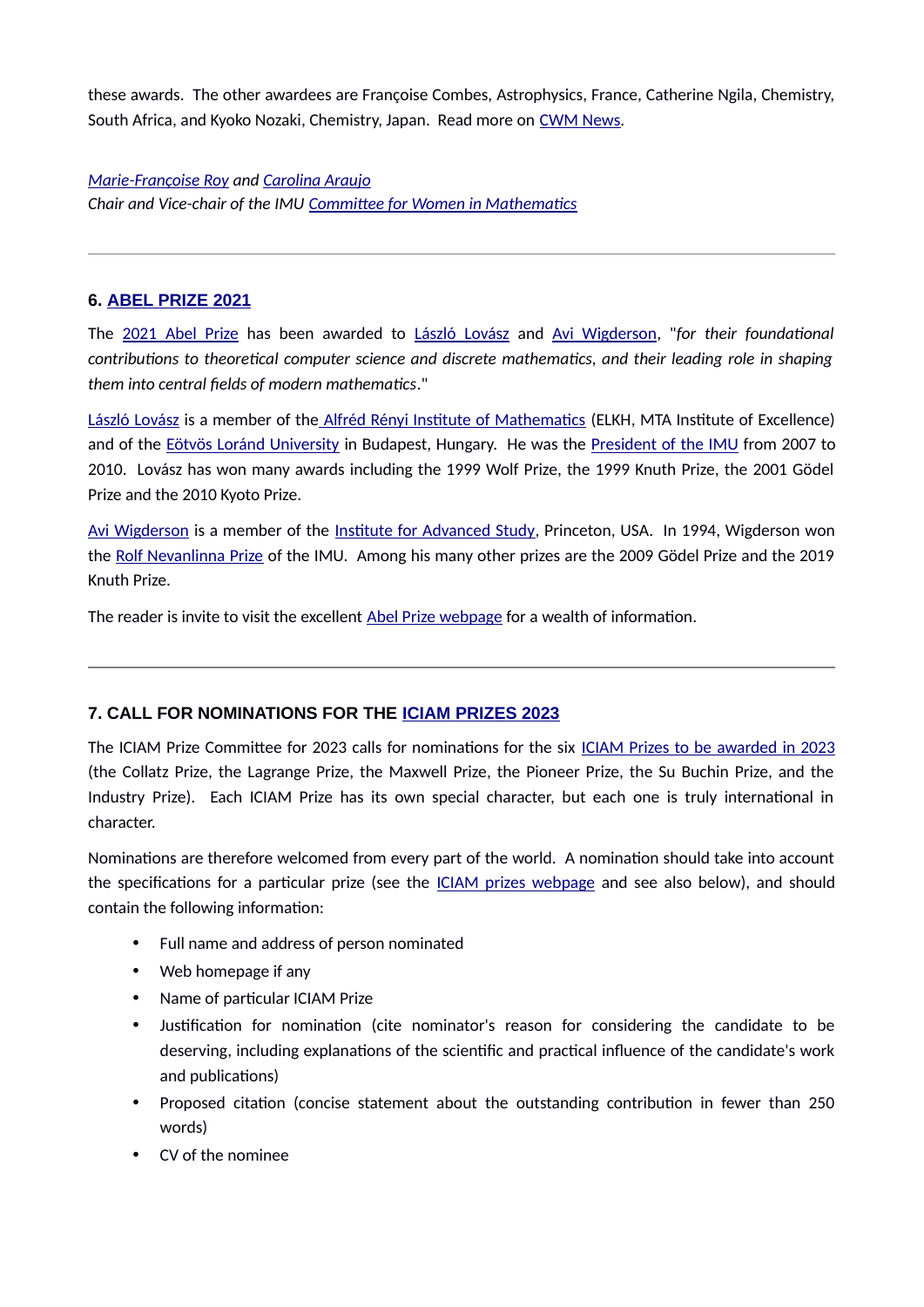- 2-3 letters of support from experts in the field and/or 2-3 names of experts to be consulted by the Prize Committee
- Name and contact details of the proposer

Nominations should be made electronically through the nomination website. The deadline for nominations is September 1, 2021. Please contact **president@iciam.org** if you have any question regarding the nomination procedure.

### *ICIAM Prize Commitee for 2023*

- *Commitee Chiir*: Ya-xiang Yuan
- $\bullet$ Barbara Wohlmuth (Chair of Collatz Prize Subcommittee)
- $\bullet$   $\;\;$  Leah Edelstein-Keshet (Chair of Lagrange Prize Subcommittee)
- $\bullet$   $\;$  Gang Bao (Chair of Maxwell Prize Subcommittee)
- Alfredo Bermúdez (Chair of Pioneer Prize Subcommittee)
- $\bullet$   $\;$  Lois Curfman McInnes (Chair of Su Buchin Prize Subcommittee)
- $\bullet$ Nira Chamberlain (Chair of Industry Prize Subcommittee)

ICIAM, the International Council for Industrial and Applied Mathematics, is the world organization for applied and industrial mathematics. Its members are mathematical societies based in more than 30 countries. For more information, visit the Council's webpage.

# **Ya-xiang Yuan ICIAM President**

# **8. INTERNATIONAL YEAR OF BASIC SCIENCES FOR SUSTAINABLE DEVELOPMENT 2022: WE NEED IT MORE THAN EVER**

For almost a year and a half now, the world has been disrupted by the COVID-19 pandemic caused by the SARS-CoV-2 virus. But how much worse could the situation have been without the progress and results produced for decades, even centuries, by curiosity-driven scientific research?

We deplore the many deaths due to COVID-19, and the future is still very uncertain, especially with the detection of new variants, some of which are spreading more quickly. But, in the first place, how could we have known that the infection was caused by a virus, what this virus looks like and what its genetic sequence and variations are without basic research? Viruses were discovered at the beginning of the 20th century, thanks to the work of Frederick Twort, Félix d'Hérelle and many others. The first electron microscope was built in the 1930s by Ernst Ruska and Max Knoll; and DNA sequencing began in the mid-1970s, notably with research by the groups of Frederick Sanger and Walter Gilbert.

We could continue such a list, with basic research at the root of tests, treatments, vaccines, epidemiological modelling, etc. We even owe high-speed, long-distance communications, which allow us to coordinate the fight against the pandemic and reduce interruptions in education, economic activities and even the practice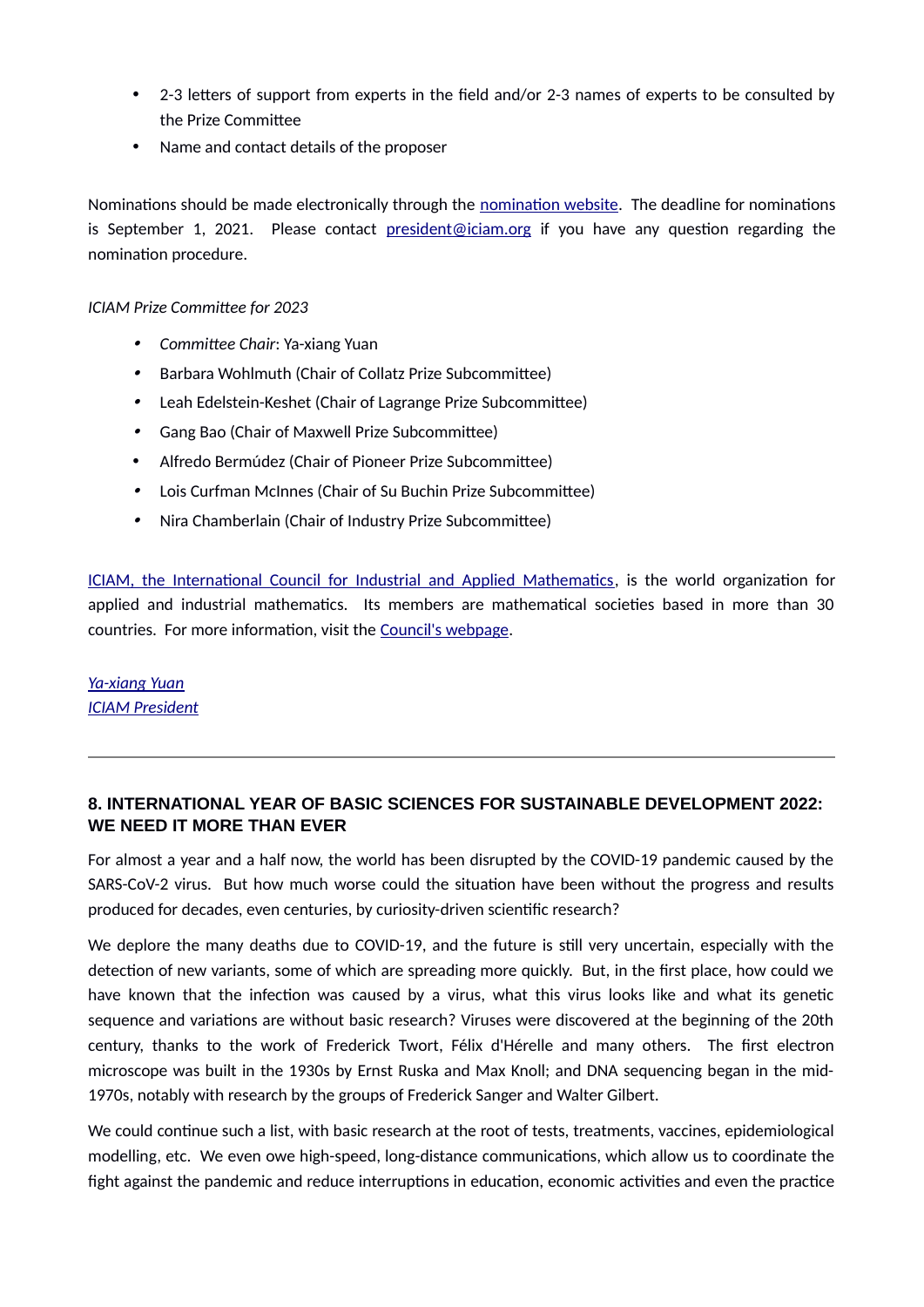of science, to the discovery and study of electromagnetic waves and optic fibers during the 19th century, and to the development of algorithms and computer software during the 20th century. The COVID-19 pandemic is a reminder (so harsh and brutal that we would have preferred to have been spared) of how much we rely on the continuous development of basic sciences for a balanced, sustainable and inclusive development of the planet.

On many other issues, basic sciences have an important contribution to make to progress towards a sustainable world for all, as outlined in the [Agenda 2030 and its 17 Sustainable Development Goals,](https://sdgs.un.org/) adopted in September 2015 by the United Nations General Assembly. They provide the essential means to address major challenges such as universal access to food, energy and sanitation. They enable us to understand the impacts on the climate, and on life on Earth and in aquatic environments of the nearly 8 billion people currently living on the planet, and to act to limit and reduce these impacts.

Indeed, unlike our use of natural resources, the development of the basic sciences is sustainable par excellence. From generation to generation, it builds up a reservoir of knowledge that subsequent generations can use to apply to the problems they will face, which we may not even know about today.

The International Year of Basic Sciences for Sustainable Development (IYBSSD) will focus on these links between basic sciences and the Sustainable Development Goals. It is proposed to be organized in 2022 by a consortium of international scientific unions and scientific organizations led by <u>IUPAP</u> (<u>IUCr, [IMA,](https://ima-mineralogy.org/) IMU<sup>1</sup>,</u> IUBS, IUGG, IUPAC, IUHPST, IUMRS, IUVSTA, [CERN,](https://home.cern/) [IRD,](https://en.ird.fr/) [IIASA,](https://iiasa.ac.at/) [EPS,](https://www.eps.org/) [JINR,](http://www.jinr.ru/main-en/) [NuPECC,](http://www.nupecc.org/) [ICTP,](https://www.ictp.it/) [ISC,](https://council.science/) Rencontres du [Vietnam,](https://rencontresduvietnam.org/) [SCOR,](https://scor-int.org/) [SKAO,](https://www.skatelescope.org/) [SESAME\)](http://sesame.org.jo/), with the recommendation of a resolution voted by the UNESCO General Conference during its 40th session in 2019. Over 50 national and international science academies and learned societies and around 30 Nobel Prize laureates and Fields Medalists also support this initiative. The Dominican Republic agreed to propose a resolution for the promulgation of the International Year during the 76th session of the United Nations General Assembly, beginning in September 2021.

We very much hope that scientists, and all people interested in basic science, will mobilize around the planet and take this opportunity to convince all stakeholders (the general public, teachers, company managers, policymakers, etc.) that through a basic understanding of nature, inclusive (especially by empowering more women) and collaborative well-informed actions will be more effective for the global common interest. We especially invite all mathematicians and their organizations to create or join national IYBSSD 2022 committees to organize events and activities during this international year.

More information, as well as communication material, can be found at the [IYBSSD 2022 homepage.](https://www.iybssd2022.org/) This will also be shared through social media accounts (look for @iybssd2022 on Facebook, Twitter, [LinkedIn](https://www.linkedin.com/company/international-year-of-basic-sciences-for-development/) and Instagram). You are also invited to subscribe to the IYBSSD 2022 Newsletter on our webpage.

#### *[Michel Spiro](https://www.iybssd2022.org/en/dt_team/michel-spiro/)*

**President of the International Union of Pure and Applied Physics (IUPAP)** President of the *Steering Committee for the proclamation of IYBSSD 2022* 

<span id="page-6-0"></span><sup>1</sup> IMU is a founding union of the IYBSSD 2022